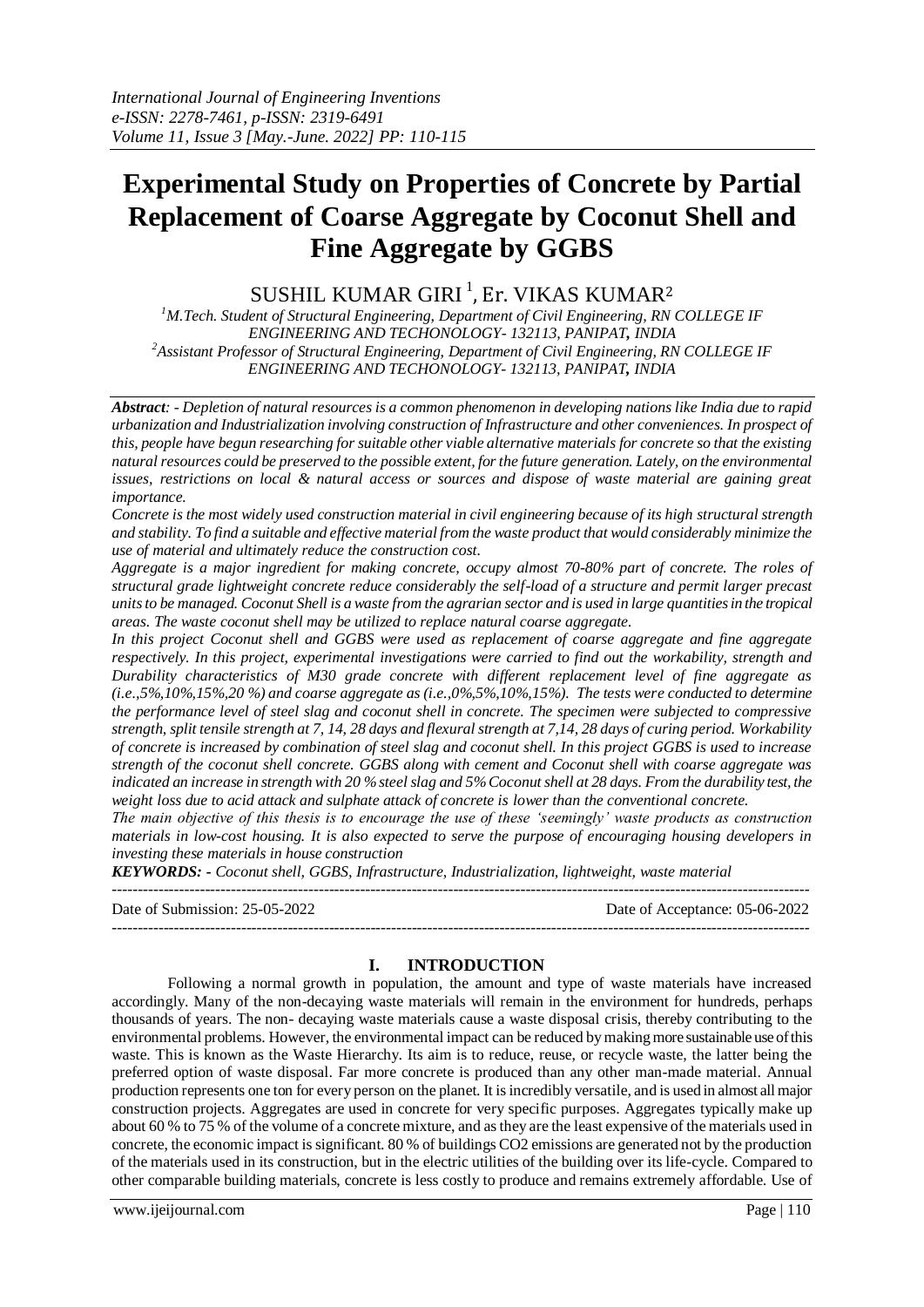waste materials as a construction material has several benefits such as decrease in cost, saving in energy, and protection of environment. Coconut shell is one of the main contributors of pollution problem as an agricultural waste. Coconut shell used as coarse aggregate in concrete encouraged sustainable and environmentally helpful material in the construction field for the production of lightweight structural concrete. The concrete with ground coconut shell was found to be durable in terms of its resistance in water, acidic, alkaline and salty. Density of coconut shell is in the range of  $550 - 650 \text{ kg/m}$ 3 and these are within the specified limits for lightweight aggregate. Density, workability, compressive strength and split tensile strength of the concretes decreases with increase in percent of Coconut shells. Permeable voids, absorption and adsorption are increased with increase in coconut shells percent. Replacement of coarse aggregate with equivalent weight of fly ash had no effect when it is compared with properties of coconut shell replaced concrete. Rising populations and the need for infrastructure development boost the growth of construction industry. It is a major source of pollution responsible for around 5% of CO2 emission from cement manufacturing. "According to World Commission on Environment and Development, 1987, the sustainable development is the one which meets the needs of the present without compromising the ability of future generations to meet their own needs". In order to reduce the environmental unsustainability of construction activity worldwide, it is required to find the alternative of natural resource used in construction. Industrial byproduct such as fly ash has been extensively used in concrete input ingredient. But there are many other industrial wastes such as steel slag, GGBS, coconut shell and others can also be served as alternative of natural resource. It isrequired to do research and laboratory trials to find the suitability of another industrial waste as construction material. Industrial Solid waste and its management is one of a most critical problem, the gradual accumulation of which results in severe environmental concerns. Rather than disposing-off these materials on scarcely available land fill areas, the utilization of waste materials in construction industry can be an attractive alternative. The Indian integrated iron and steel industry poses serious challenges to environment through its inherent complexity and may hazardous to environment. Presently, India is the following to China, Japan and the US in the steel manufacturing industry. To meet the present need of the country, steel production will be expected to increase to about 155MT in 2021 (Indian steel). Aggregate, which makes up 70% of the concrete volume, is one of the main constituent materials in concrete production. Due to the high cost of natural sand used as a fine aggregate and the rising emphasis on sustainable construction, there is a need for the construction industry to search for alternative materials. Ground Granulated Blast Furnace Slag (GGBS) one of the most common industrial wastes, is a byproduct of steel production. One ton of steel implies the production of 130 – 200 kg of GGBS, depending on the composition of the steel and on the steel production process. Slag often appears as granulated materials containing large clusters, coarse and very fine particles. Serious environmental problems formerly originated from unrestrained sand and gravel taken from rivers. Fortunately, it has been considered for some decades the chance to use different recycled materials as concrete aggregates, even if just in partial replacement of natural counterparts. Among the ingredients of concrete, aggregates play a significant role in concrete occupying the largest volume which is about 60–75% of total concrete volume. Engineering properties of GGBS have shown that, it can be the good alternative of fine aggregate. Although a large

number of investigations have been carried out to investigate the properties of concrete made with GGBS.

**a) Powder type of self-compacting concrete:** This is proportioned to give the required self-compatibility by reducing the water-powder (material<0.1mm) ratio and provide adequate segregation resistance. Super plasticizer and air entraining admixtures give the required deformability.

**b) Viscosity agent type self-compacting concrete:** This type is proportioned to provide self-compaction by the use of viscosity modifying admixture to provide segregation resistance. Super plasticizers and air entraining admixtures are used for obtaining the desired deformability.

**c) Combination type self-compacting concrete:** This type is proportioned so as to obtain self-compact ability mainly by reducing the water powder ratio, as in the powder type, and a viscosity modifying admixture is added to reduce the quality fluctuations of the fresh concrete due to the variation of the surface moisture content of the aggregates and their gradations during the production. This facilitates the production control of the concrete.

## **OBJECTIVE OF THE STUDY**

The objective of the present work is to study the partial replacement of one of the slags viz. Iron slag. It is proposed to partially replace fine aggregate with Iron slag and find its effect on the strength characteristics of concrete. Five percentage levels of replacement i.e., 10, 20 ,30,40 and 50% are considered for partially replacing sand with Steel slag. M20 concrete grade is initially designed without replacement and subsequently sand is partially replaced with Steel slag.

• To study the strength and durability properties of concrete.

• To study the fresh properties of the concrete

• To determine the performance level and optimum replacement of the combination of steel slag and coconut shell based on the strength and durability criteria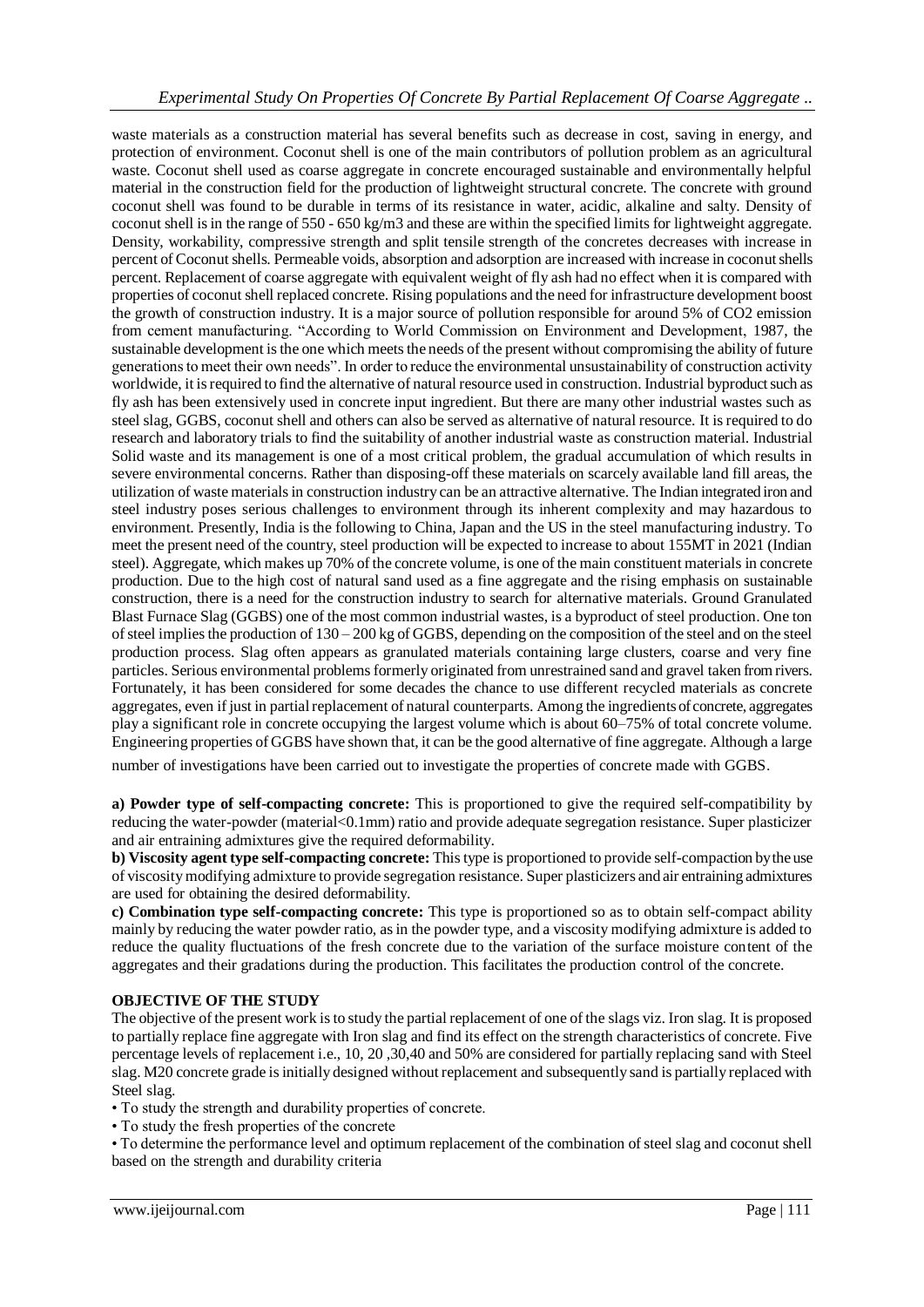#### **Scope of the study**

M40 grade of concrete designed to carried out according to the recommendation of IS 10262-2009. The aim of the present study is to determine the performance level of the combination of steel slag and coconut shell. Partially replacing Portland cement with GGBS and fine aggregate with steel slag, reduces temperature rises and help to avoid early age thermal crack and also gives better workability, strength, and durability. Replacing coarse aggregate with coconut shell is good for construction because light weight concrete gives more advantage and it is easier to handle. The strength of the concrete decreased, when the percentage of CS increased. In order to attain the target strength, the steel slag was used as replacement of cement at proportion of (i.e., 5%,10%,15%, and 20%) and coconut shell were used as replacement of coarse aggregate at proportion of (i.e., 0%,5%,10% and 15%).

## **II. LITERATURE REVIEW**

It was studied that palm kernel shell and coconut shell, both of which belongs to the family of palm shells. These are agricultural waste products and are available in large quantities in the tropical regions of the world. Research showed that coconut shell is more suitable as low strength giving light weight aggregate when used to replace common coarse aggregate in concrete production. The researcher suggested that one of the alternatives for coarse aggregate is coconut shell. It is one of the most common agricultural solid wastes in many tropical countries. Density of coconut shell concrete of the typical mixes ranged from 1930 kg/cum to 1970 kg/cum. There was researched on the coconut shell use as aggregate in the study which showed that with global economic recession coupled with the market inflator trends. The average compressive strength for concrete cubes with coconut shell 15.6 N/mm2 for 28 days.

It was studied that the compressive strength, split tensile strength, water absorption and adsorption for different coconut shell replaced concrete. By replacement of coconut shells in place of aggregates, 10% & 20% replacement will have been decreased marginally the strength properties of concrete compared to the normal concrete. The researcher experimented three different concrete mixes namely M20, M35 and M50 grade with different combination of natural material CS content in the proportion 0%, 10%, 20%, 30% and 40% replaced. It was studied that coconut shells are suitable as low strength giving lightweight aggregate. Also, the researcher experimented to determine the compressive strength, split tensile strength and flexural strength cube, cylinder and beam section. It was concluded that when coconut shell aggregates in proportions of 15% was used in the conventional concrete comparable compressive strength results were obtained. There was study on experimentation that coconut shell can be grouped under lightweight aggregate because 28 days air dry densities of coconut shell aggregate concrete are less than 2000 kg/cum. It was concluded that this type of concrete can be used in rural areas and wherever the natural aggregates are costly. The experimentation conducted that density of concrete decreases with increases in CS percentage. Workability decreases with increase in CS percentage. Compressive and split tensile strength of CS concrete were lower than normal concrete. Olanipekun et al. (2006) were investigated the comparative cost analysis and strength characteristics of concrete produced using crushed, granular coconut and Palm kernel shell as substitutes for conventional coarse aggregate. The main objective is to encourage the use of these 'seemingly' waste products as construction materials in low-cost housing. It is also expected to serve the purpose of encouraging housing developers in investing in house construction incorporating these materials. The conclusions for the research are the compressive strength of the concrete decreased as the percentage shell substitution increased. In all cases, the Coconut shell concrete exhibited a higher compressive strength than Palm kernel shell concrete in the twomix proportion tested. Both types of concrete performed fairly equally well in terms of their water absorption capacities. In terms of cost, the Palm kernel shell concrete appears to be cheaper. However, considering the strength per economy ratio and expecting further studies on the durability performance of both types of shell concrete, it could reasonably be concluded that Coconut shell would be more suitable than Palm kernel shell when used as substitute for conventional aggregates in concrete production. Madheswaran et al (2015), have discussed about the Design Analysis of Concrete with Partial Replacement of Cement with GGBS. The replacement level at 0%, 10%, 20%, 30% by wt of cement for M25 grade of concrete with OPC 53 grade of cement were used. The compressive strength attained for conventional mix 27.77 Mpa, 31.11 Mpa strength attained for 10 %, 34.44 Mpa, attained for 20 % replacement, 36.67 % attained for 30 % of replacement by wt of cement. Workability of concrete increases as percentage of GGBS increases in cement. The replacement levels of GGBS 30% gives 26.24% more Split Tensile Strength than conventional control concrete in 28 days. The replacement level of GGBS by 30% given minimum curvature compared with other replacement level.

Kaviya et al (2017) have studied on partial replacement of cement by GGBS the replacement percentages of cement by GGBS used are 30, 40 and 50 % for M35 grade of concrete. Water cement ratio adopted in this work is 0.46. The optimum replacement of GGBS is 30 percentages. This increases strength at age of 7 and 28 days for both compression and split. The replacement of cement by GGBS not only increases the compressive strength but also reduces the cement content which decrease in emission of CO2. However, beyond 40% of replacement, the strength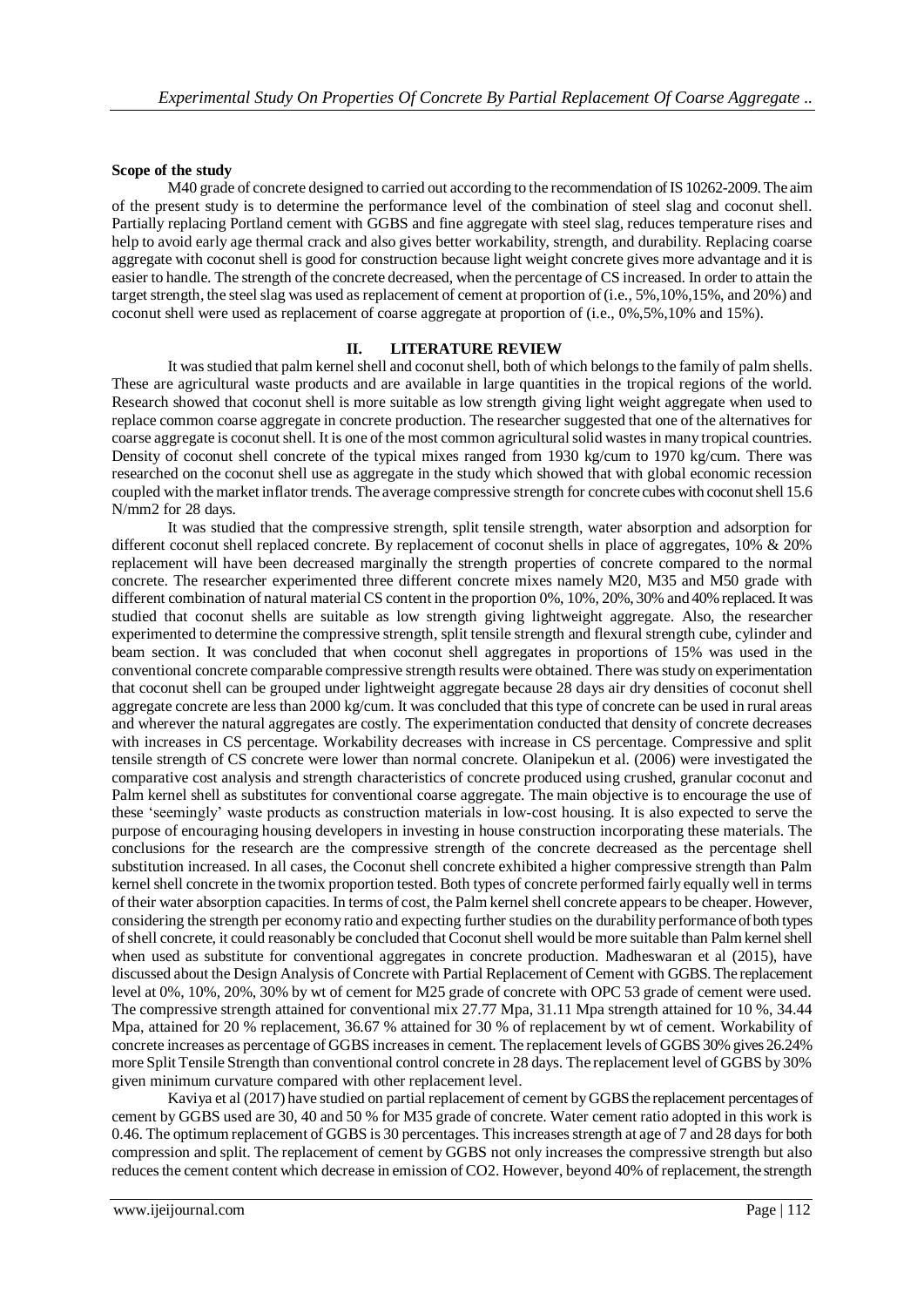decreases. The cost of GGBS in the market including packaging and transporting is three times less than that of OPC. Therefore, they conclude that the partial replacement of OPC in concrete by GGBS, is not only economical but also facilitates environmental friendly disposal of the waste slag into a useful product, which is generated in huge quantities from the iron and steel industries.

## **III. Materials**

For the production of concrete, the constituent materials are cement, fine aggregate, coarse aggregate and water. To get better workability and strength, the material used should have better quality. To maintain the safety of any structure, provisions are provided as per IS 456:2000.

**1. Cement**: In the experimental work cement used is Ordinary Portland cement. Various properties were evaluated such as fineness of cement, setting time, soundness test and compressive strength

## **2.. Fine Aggregate**

The various properties of fine aggregate such as specific gravity, fineness modulus, bulk density were determined as per IS 456:2000. Locally available sand was used as fine aggregate in the experimental work. The test is carried out for deciding the fineness modulus. Also the sieve analysis is carried out. Fineness modulus of sand is found to be 3.25 and it confirms to grading zone II as per grading limit for fine aggregate as per IS 383:1970. Fineness modulus is well within 2.5 to 3.37.the bulk modulus is found to be 2.65. Sieve analysis of sand Coarse Aggregates: Locally available well graded granite aggregates of normal size greater than 4.75 mm and less than 16mm. The code to be referred to understand the specification of the coarse aggregates from natural sources is: IS 383:1970. Coarse aggregate may be further classified as:

**• Uncrushed Stone**– it results from natural disintegration of rock.

• **Crushed Stone**– it results from crushing of gravel or hard stone.

• **Partially Crushed Stone**– it is a product of the blending of the above two aggregate. In this project Crushed stone used as coarse aggregate of following properties

**3. Coconut shell** Coconut shells used in the study are brought from local temple. The coconut shells

are sundried for five days before using it as an aggregate. The cleaning of coconut shell is carried with the help of sand paper, the smaller extractions on the outer face of coconut is cleaned with the help of water. The outer shell is then broken in smaller parts up to 20 mm. The broking of coconut shell is done with the help of 30 kg hammer. Then the broken pieces are passed through IS 20 mm sieve and pieces are retained on a IS 16mm sieve are used.

**4. Water** The water used in the study was clean and clear. It was free from bacteria and other impurities. There was no acid content in it. The water cement ratio for the concrete mix is 0.6.

## **IV. EXPERIMENTAL INVESTIGATIONS**

The concrete mix design was carried out for the present work. The concrete mix design is a process of selecting the suitable ingredient of concrete and determining their most optimum proportions economically. The approximate value for the coarse aggregate volumes are given in IS 10262- 2009 for the water cement ratio. For more workable concrete that can flow around any congested reinforcement bars, it may be desired to reduce the coarse aggregate content. The value for the coarse aggregate for different zone of fine aggregate. Testing of workability

Slump test:

 $\Box$  This is most commonly used test for determination of consistency of concrete.

 $\Box$  It can be used on the site as well as in the laboratory because of its handy apparatus and simple test procedure.

 $\Box$  The slump test indicates the behavior of compacted concrete cone under the action of gravitational force.

 $\Box$  Which is a slump cone its dimensions are top diameter 10cm, bottom diameter 20cm and height 30cm.

 $\Box$  The thickness of the metallic sheet for the mould should not be less than 1.6mm. For tamping, a steel rod of 16mm diameter, 0.6m long with bullet end is used.

 $\Box$  The test is suitable for concrete of medium to high workability that is slump value of 25mm to 125mm.

 $\Box$  The slump test is limited to concrete with maximum size of aggregate less than 38mm.

#### **4.2 Compressive strength**

Compressive Strength Test of Concrete Cubes, For cube test two types of specimens either cubes of 15cm X 15cm X 15cm or 10cm X 10cm x 10cm depending upon the size of aggregate are used. For most of the works cubical moulds of size 15cm x 15cm x 15cm are commonly used. This concrete is poured in the mould and put over VEE BEE CONSISTOMETER so as not to have any voids. After 24 hours these moulds are removed and test specimens are put in water for curing. The top surface of these specimen should be made even and smooth. This is done by putting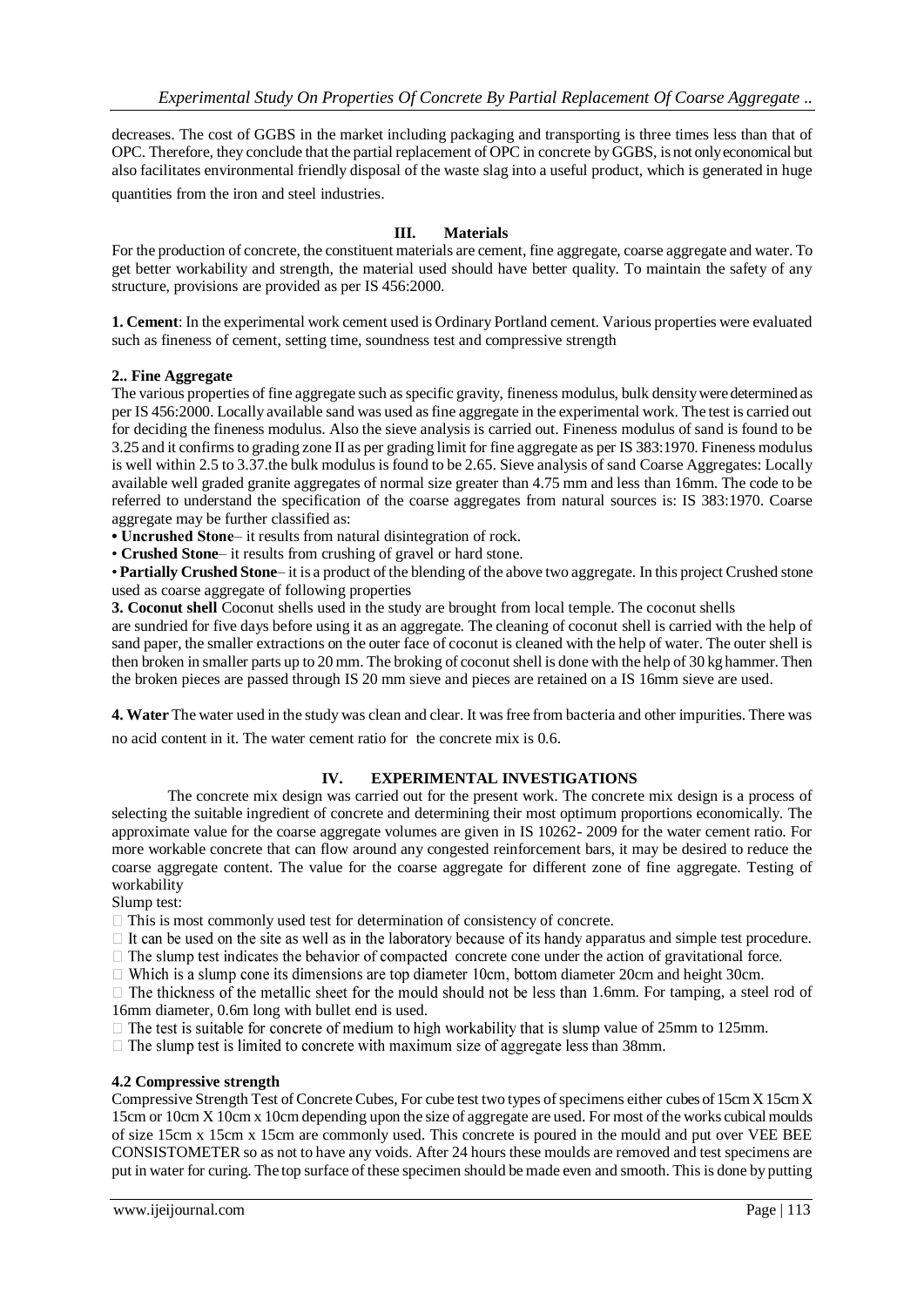cement paste and spreading smoothly on whole area of specimen. These specimens are tested by compression testing machine (CTM) after 7 days curing, 14 days and 28 days curing.

 $\Box$  Clean the bearing surface of the testing machine

 $\Box$  Place the specimen in the machine in such a manner that the load shall be applied to the opposite sides of the cube cast.

 $\Box$  Align the specimen centrally on the base plate of the machine.

 $\Box$  Rotate the movable portion gently by hand so that it touches the top surface of the specimen. Apply the load gradually without shock and continuously at the rate of 140 kg/cm2/min, till the specimen fail

 $\Box$  Record the maximum load and note any unusual features in the type of failure.

## **4.3 Splitting tensile strength**

indicates splitting tensile strength of BFRC cylinders of size 150mmx300mm using two different diameters (D1) 700 μ and (D2) 1.156 mm for M30 grade of concrete for 28 days for the aspect ratio of 30, 40 and 50. It is shown that the diameter of 1.156 mm fibers at 1% gave the maximum split tensile strength of 4.8N/mm2with an aspect ratio (l/d) of 40 when mixed with concrete. Both the diameters of fibers showing the lesser decrement in the strength at the 1.25% addition of fibers.

## **• Flexural strength**

indicates the flexural strength of BFRC beam of size 150mmx150mmx1200mm using two different diameters (D1) 700 μ and (D2) 1.156 mm for M30 grade of concrete for 28 days for the aspect ratio of 30, 40 and 50. It is shown that the diameter of 1.156 mm fibers at 1% gave the maximum split tensile strength of 8.5N/mm2with an aspect ratio (l/d) of 40 when mixed with concrete. Both the diameters of fibers showing the very less decrement in the strength, at the 1.25% addition of fibers.

#### **V. Results**

In the present work coarse aggregate isreplaced with the coconut shell, by volume. Specimens were casted by replacing 0%, 10%, 20% and 30% of coarse aggregate with coconut shell. Tests were conducted on the cast specimens after 7, 14, 21 and 28 days as mentioned in the IS code. There is no need to treat the coconut shell before use as an aggregate except for water absorption. Tests for workability and compression were conducted and results were obtained. Coconut shell concrete has better workability because ofthe smooth surface on one side of the shell and the smaller size of coconut shell. The table is mentioned below detailing the properties of concrete.



#### **Percentage replacement of coarse aggregate v/s Density(Kg/cum)**

From the above graph it is observed that as the percentage replacement of coarse aggregate by coconut shell is increased, the density is decreased. This can lead to light weight concrete up to some extent and therefore the applications are filler materials in framed structure, flooring tiles, thermal insulating concrete, etc. Also the slump Value of different mix